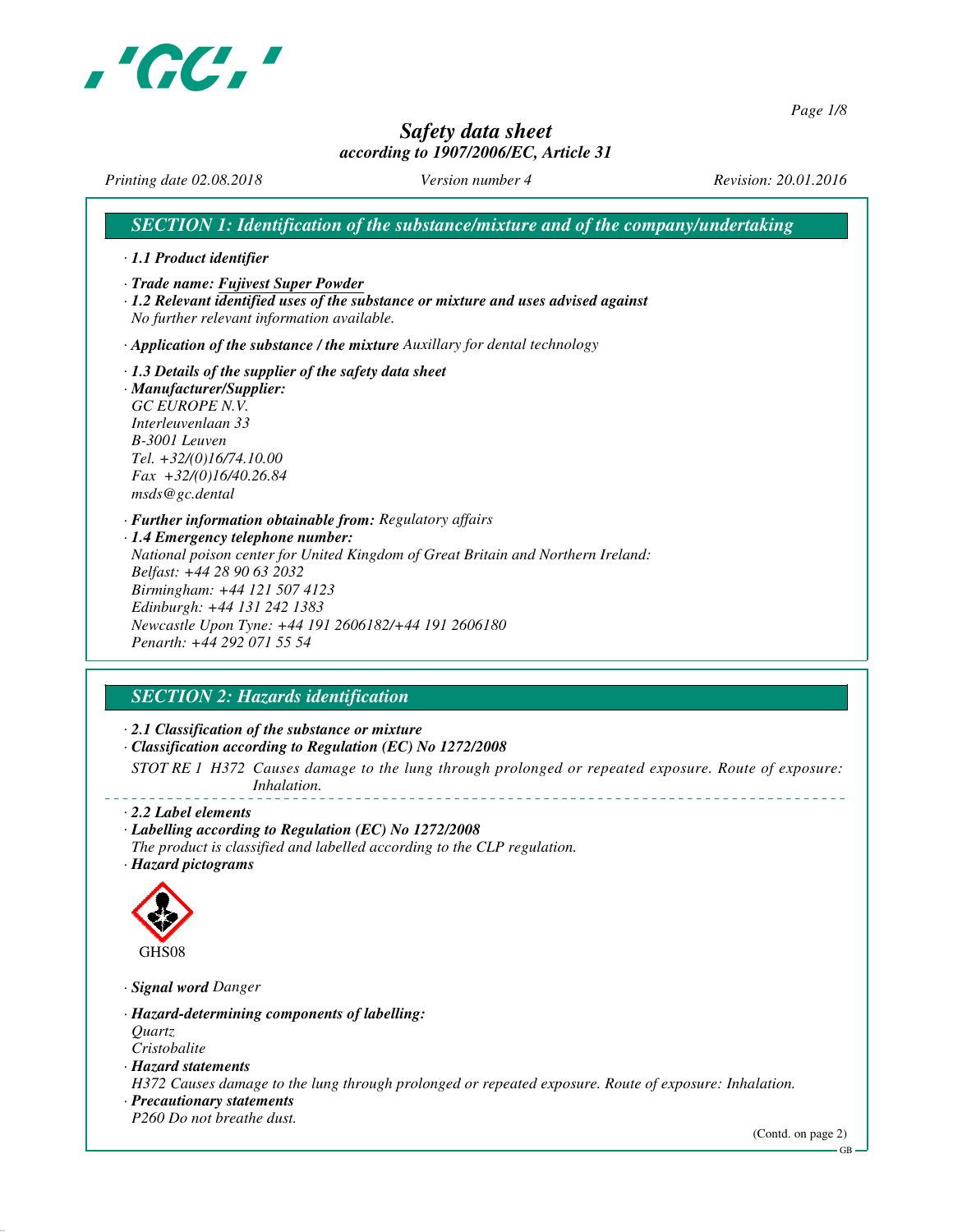*Printing date 02.08.2018 Version number 4 Revision: 20.01.2016*

(Contd. of page 1)

### *Trade name: Fujivest Super Powder*

*P264 Wash thoroughly after handling.*

*P270 Do not eat, drink or smoke when using this product.*

*P314 Get medical advice/attention if you feel unwell.*

*P501 Dispose of contents/container in accordance with local/regional/national/international regulations.*

*· Additional information:*

*3.9 % of the mixture consists of component(s) of unknown toxicity.*

*Contains 3.9 % of components with unknown hazards to the aquatic environment.*

*· 2.3 Other hazards*

*· Results of PBT and vPvB assessment*

*· PBT: Not applicable.*

*· vPvB: Not applicable.*

### *SECTION 3: Composition/information on ingredients*

### *· 3.2 Chemical characterisation: Mixtures*

*· Description:*

*Only substances required to be mentioned according to Annex II of regulation 1907/2006 are listed. Information on the other substances that may be present can be obtained upon request.*

| $\cdot$ Dangerous components:                                                               |                                                     |             |
|---------------------------------------------------------------------------------------------|-----------------------------------------------------|-------------|
| CAS: 14808-60-7                                                                             | <i>Ouartz</i>                                       | $25 - 50\%$ |
| EINECS: 238-878-4                                                                           | STOT RE 1, H372                                     |             |
| $CAS: 14464-46-1$                                                                           | Cristobalite                                        | $25 - 50\%$ |
| EINECS: 238-455-4                                                                           | <i>STOT RE 1, H372</i>                              |             |
| $CAS: 1309-48-4$                                                                            | magnesium oxide                                     | $5 - 10\%$  |
| EINECS: 215-171-9                                                                           | substance with a Community workplace exposure limit |             |
| Index number: 025-199-09-01                                                                 |                                                     |             |
| · Additional information: For the wording of the listed hazard phrases refer to section 16. |                                                     |             |

# *SECTION 4: First aid measures*

- *· 4.1 Description of first aid measures*
- *· General information: If symptoms persist consult doctor.*
- *· After inhalation:*

*Supply fresh air. If required, provide artificial respiration. Keep patient warm. Consult doctor if symptoms persist. Take affected persons into fresh air and keep quiet.*

*· After skin contact: If skin irritation continues, consult a doctor.*

*· After eye contact:*

*Rinse opened eye for several minutes under running water. If symptoms persist, consult a doctor.*

*· After swallowing:*

*Rinse out mouth and then drink plenty of water.*

*If symptoms persist consult doctor.*

*· 4.2 Most important symptoms and effects, both acute and delayed No further relevant information available.*

*· 4.3 Indication of any immediate medical attention and special treatment needed*

*No further relevant information available.*

(Contd. on page 3)

GB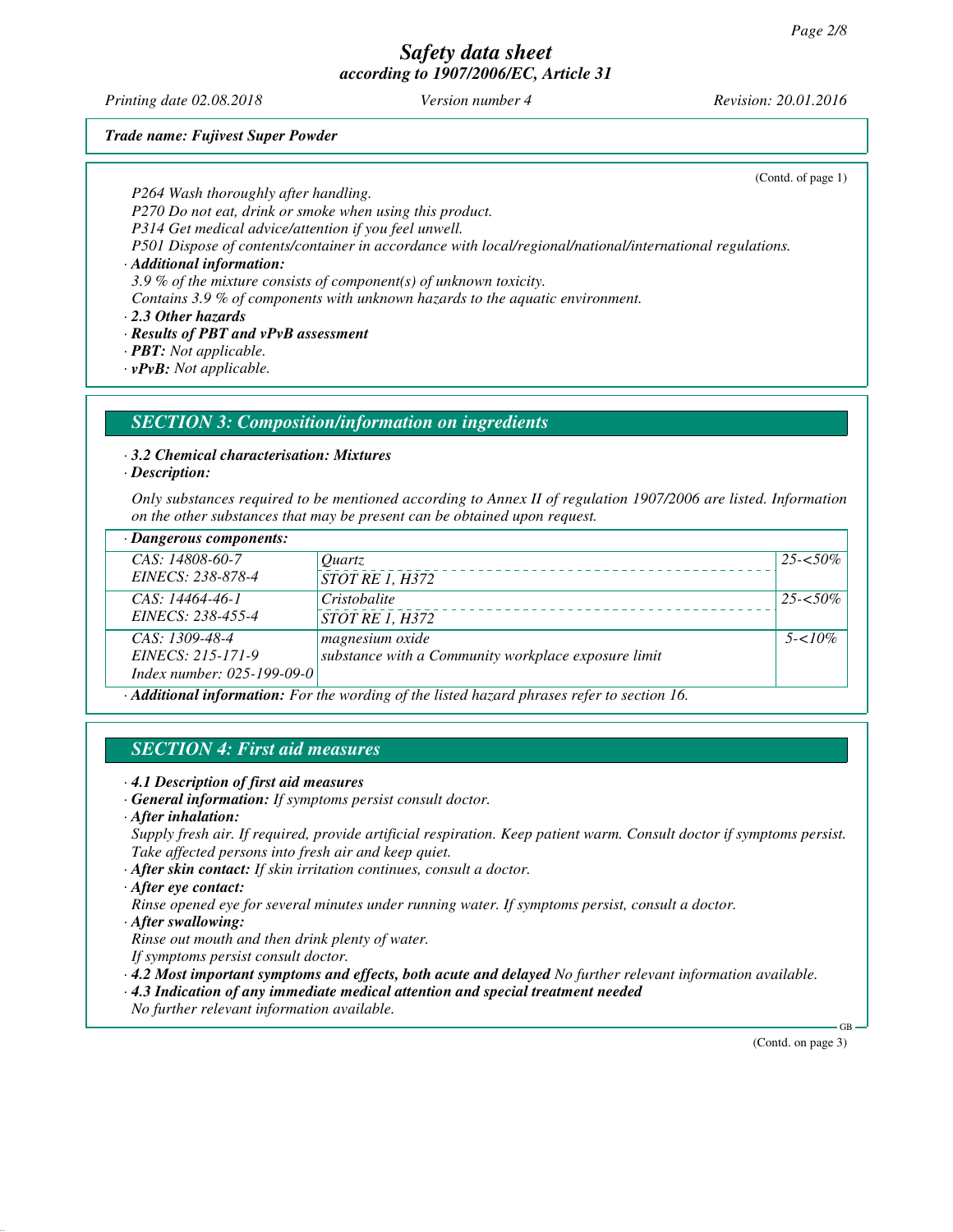*Printing date 02.08.2018 Version number 4 Revision: 20.01.2016*

*Trade name: Fujivest Super Powder*

(Contd. of page 2)

#### *SECTION 5: Firefighting measures*

- *· 5.1 Extinguishing media*
- *· Suitable extinguishing agents:*

*CO2, powder or water spray. Fight larger fires with water spray or alcohol resistant foam. Use fire extinguishing methods suitable to surrounding conditions.*

*· For safety reasons unsuitable extinguishing agents: Water with full jet*

*· 5.2 Special hazards arising from the substance or mixture*

- *Formation of toxic gases is possible during heating or in case of fire.*
- *· 5.3 Advice for firefighters*
- *· Protective equipment: Wear self-contained respiratory protective device.*
- *· Additional information*

*Dispose of fire debris and contaminated fire fighting water in accordance with official regulations.*

### *SECTION 6: Accidental release measures*

*· 6.1 Personal precautions, protective equipment and emergency procedures Remove persons from danger area. Avoid formation of dust. Wear protective clothing. · 6.2 Environmental precautions: Do not allow product to reach sewage system or any water course. Inform respective authorities in case of seepage into water course or sewage system. Do not allow to penetrate the ground/soil. In case of seepage into the ground inform responsible authorities. · 6.3 Methods and material for containment and cleaning up: Pick up mechanically. Prevent formation of dust. Dispose of the material collected according to regulations. · 6.4 Reference to other sections See Section 7 for information on safe handling. See Section 8 for information on personal protection equipment.*

*See Section 13 for disposal information.*

### *SECTION 7: Handling and storage*

*· 7.1 Precautions for safe handling*

*Prevent formation of dust.*

*Any unavoidable deposit of dust must be regularly removed.*

*· Information about fire - and explosion protection: Dust can combine with air to form an explosive mixture.*

- *· 7.2 Conditions for safe storage, including any incompatibilities*
- *· Storage:*
- *· Requirements to be met by storerooms and receptacles: Store only in unopened original receptacles.*
- *· Information about storage in one common storage facility: Store away from foodstuffs.*
- *· Further information about storage conditions: None.*
- *· 7.3 Specific end use(s) No further relevant information available.*

(Contd. on page 4)

GB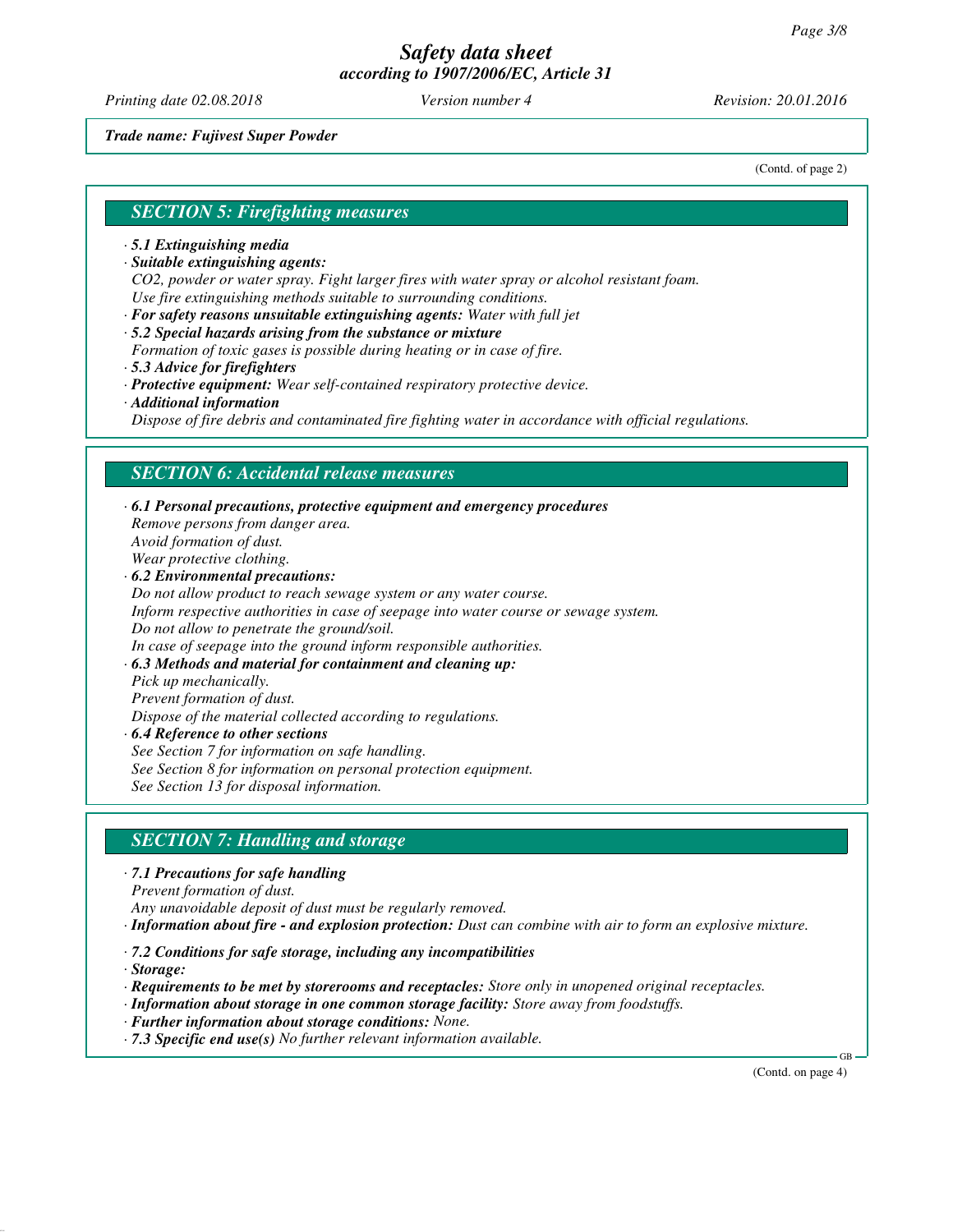*Printing date 02.08.2018 Version number 4 Revision: 20.01.2016*

*Trade name: Fujivest Super Powder*

(Contd. of page 3)

GB

#### *SECTION 8: Exposure controls/personal protection*

*· Additional information about design of technical facilities: No further data; see item 7.*

#### *· 8.1 Control parameters*

*· Ingredients with limit values that require monitoring at the workplace:*

#### *14808-60-7 Quartz*

*WEL Long-term value: 0.1\* mg/m³*

#### *respirable 14464-46-1 Cristobalite*

*WEL Long-term value: 0.1\* mg/m³*

*\*repirable dust*

#### *1309-48-4 magnesium oxide*

*WEL Long-term value: 10\* 4\*\* mg/m³*

*(as Mg) \*inhalable dust \*\*fume and respirable dust*

*· Additional information: The lists valid during the making were used as basis.*

#### *· 8.2 Exposure controls*

- *· Personal protective equipment:*
- *· General protective and hygienic measures:*
- *The usual precautionary measures are to be adhered to when handling chemicals.*
- *Do not inhale dust / smoke / mist.*

*Wash hands before breaks and at the end of work.*

*Keep away from foodstuffs, beverages and feed.*

- *· Respiratory protection: Suitable respiratory protective device recommended.*
- *· Protection of hands: Protective gloves*

*· Material of gloves*

*The selection of the suitable gloves does not only depend on the material, but also on further marks of quality and varies from manufacturer to manufacturer. As the product is a preparation of several substances, the resistance of the glove material can not be calculated in advance and has therefore to be checked prior to the application.*

*· Penetration time of glove material*

*The exact break through time has to be found out by the manufacturer of the protective gloves and has to be observed.*

*· Eye protection: Safety glasses*

# *SECTION 9: Physical and chemical properties · 9.1 Information on basic physical and chemical properties · General Information · Appearance: Form: Solid Colour: White · Odour: Undetermined. · Odour threshold: Not determined. · pH-value at 20 °C: 6.3 · Change in condition Melting point/freezing point: 1710 °C Initial boiling point and boiling range: Undetermined.* (Contd. on page 5)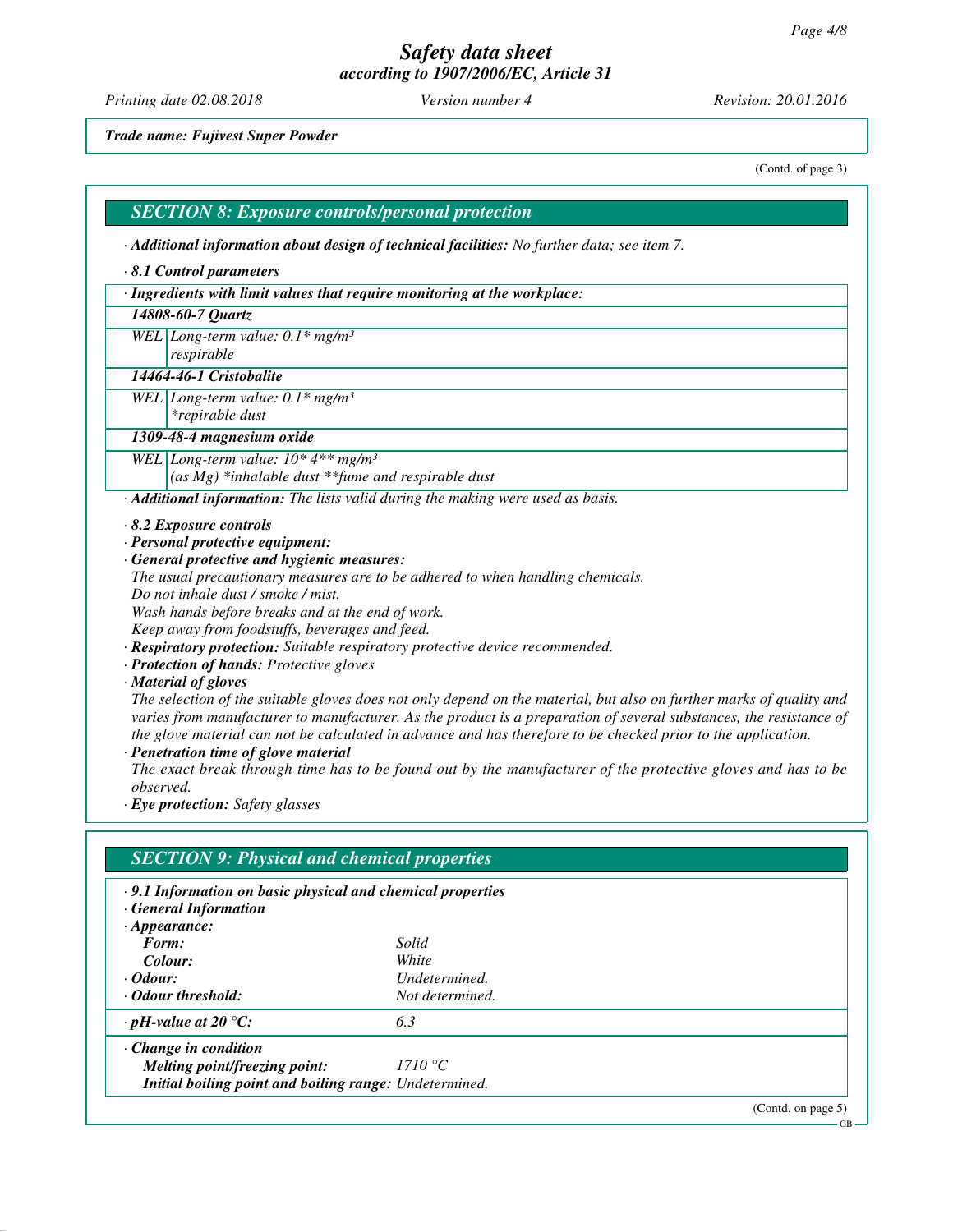| Printing date 02.08.2018                                                                                      | Version number 4                                                     | Revision: 20.01.2016 |
|---------------------------------------------------------------------------------------------------------------|----------------------------------------------------------------------|----------------------|
| <b>Trade name: Fujivest Super Powder</b>                                                                      |                                                                      |                      |
|                                                                                                               |                                                                      | (Contd. of page 4)   |
| · Flash point:                                                                                                | Not applicable.                                                      |                      |
| · Flammability (solid, gas):                                                                                  | Not determined.                                                      |                      |
| · Ignition temperature:                                                                                       | Undetermined.                                                        |                      |
| · Decomposition temperature:                                                                                  | Not determined.                                                      |                      |
| · Auto-ignition temperature:                                                                                  | Product is not selfigniting.                                         |                      |
| · Explosive properties:                                                                                       | Product does not present an explosion hazard.                        |                      |
| · Explosion limits:<br>Lower:<br><b>Upper:</b>                                                                | Not determined.<br>Not determined.                                   |                      |
| · Vapour pressure:                                                                                            | Not applicable.                                                      |                      |
| $\cdot$ Density:                                                                                              | Not determined.                                                      |                      |
| $\cdot$ Bulk density at 20 $\degree$ C:<br>· Relative density<br>· Vapour density<br>$\cdot$ Evaporation rate | 920 $kg/m3$<br>Not determined.<br>Not applicable.<br>Not applicable. |                      |
| · Solubility in / Miscibility with<br>water:                                                                  | Insoluble.                                                           |                      |
| · Partition coefficient: n-octanol/water:                                                                     | Not determined.                                                      |                      |
| · Viscosity:<br>Dynamic:<br>Kinematic:                                                                        | Not applicable.<br>Not applicable.                                   |                      |
| · Solvent content:<br>Organic solvents:<br>.9.2 Other information                                             | $0.0\%$<br>No further relevant information available.                |                      |

## *SECTION 10: Stability and reactivity*

*· 10.1 Reactivity No further relevant information available.*

*· 10.2 Chemical stability*

- *· Thermal decomposition / conditions to be avoided: No decomposition if used according to specifications.*
- *· 10.3 Possibility of hazardous reactions No dangerous reactions known.*
- *· 10.4 Conditions to avoid No further relevant information available.*
- *· 10.5 Incompatible materials: No further relevant information available.*
- *· 10.6 Hazardous decomposition products: No dangerous decomposition products known.*

### *SECTION 11: Toxicological information*

*· 11.1 Information on toxicological effects*

- *· Acute toxicity Based on available data, the classification criteria are not met.*
- *· LD/LC50 values relevant for classification: No further relevant information available.*
- *· Primary irritant effect:*
- *· Skin corrosion/irritation Based on available data, the classification criteria are not met.*
- *· Serious eye damage/irritation Based on available data, the classification criteria are not met.*

(Contd. on page 6) GB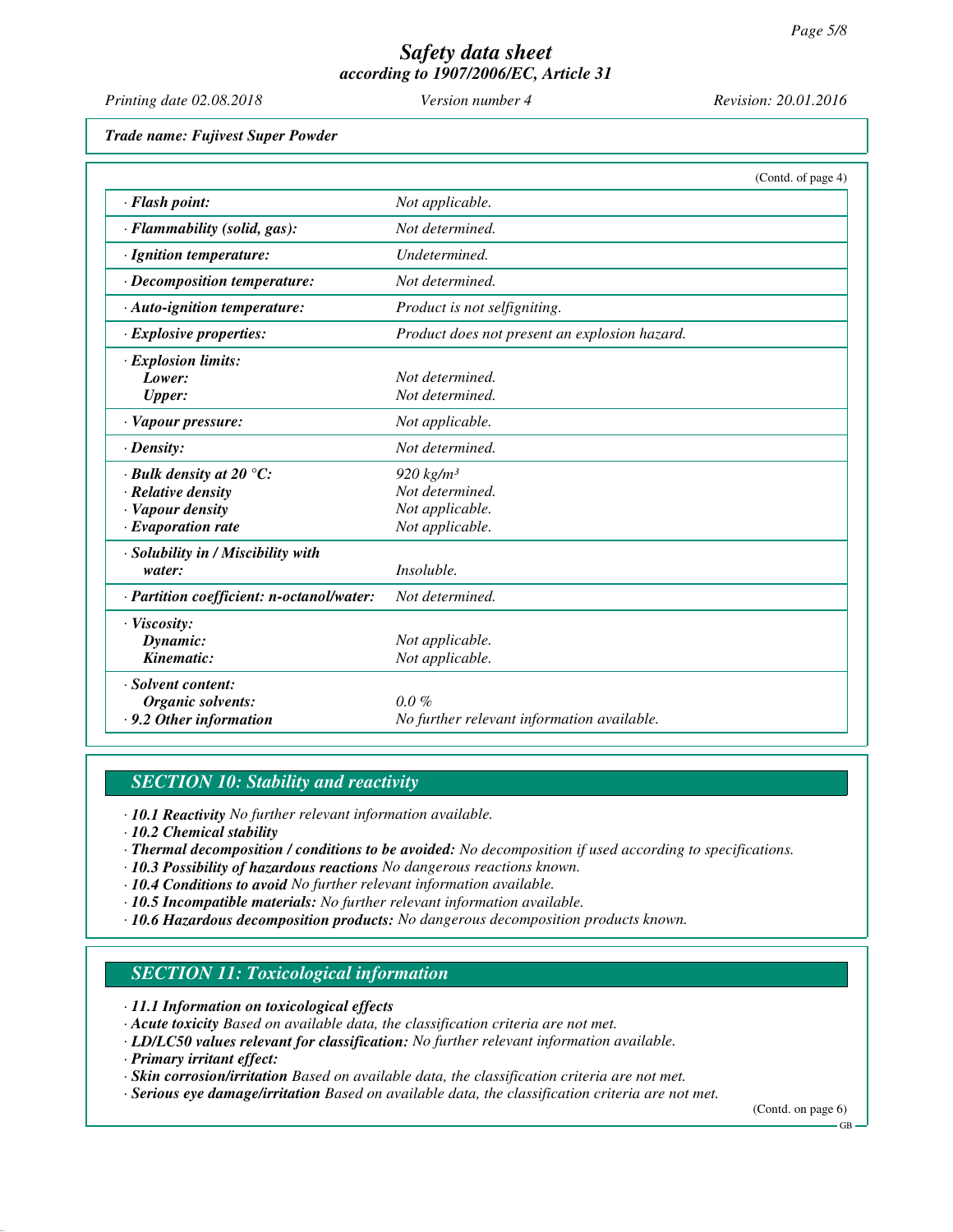*Printing date 02.08.2018 Version number 4 Revision: 20.01.2016*

(Contd. of page 5)

*Trade name: Fujivest Super Powder*

- *· Respiratory or skin sensitisation Based on available data, the classification criteria are not met.*
- *· Repeated dose toxicity No further relevant information available.*
- *· CMR effects (carcinogenity, mutagenicity and toxicity for reproduction) No further relevant information available.*
- *· Germ cell mutagenicity Based on available data, the classification criteria are not met.*
- *· Carcinogenicity Based on available data, the classification criteria are not met.*
- *· Reproductive toxicity Based on available data, the classification criteria are not met.*
- *· STOT-single exposure Based on available data, the classification criteria are not met. · STOT-repeated exposure*
- *Causes damage to the lung through prolonged or repeated exposure. Route of exposure: Inhalation.*
- *· Aspiration hazard Based on available data, the classification criteria are not met.*

### *SECTION 12: Ecological information*

- *· 12.1 Toxicity*
- *· Aquatic toxicity: No further relevant information available.*
- *· 12.2 Persistence and degradability No further relevant information available.*
- *· 12.3 Bioaccumulative potential No further relevant information available.*
- *· 12.4 Mobility in soil No further relevant information available.*
- *· Additional ecological information:*
- *· General notes:*

*Water hazard class 3 (German Regulation) (Self-assessment): extremely hazardous for water Do not allow product to reach ground water, water course or sewage system, even in small quantities. Danger to drinking water if even extremely small quantities leak into the ground.*

- *· 12.5 Results of PBT and vPvB assessment*
- *· PBT: Not applicable.*
- *· vPvB: Not applicable.*
- *· 12.6 Other adverse effects No further relevant information available.*

## *SECTION 13: Disposal considerations*

#### *· 13.1 Waste treatment methods*

*· Recommendation*

*Must not be disposed together with household garbage. Do not allow product to reach sewage system.*

| $\cdot$ European waste catalogue |                                                                                    |  |  |
|----------------------------------|------------------------------------------------------------------------------------|--|--|
|                                  | 18 00 00   WASTES FROM HUMAN OR ANIMAL HEALTH CARE AND/OR RELATED RESEARCH (except |  |  |
|                                  | kitchen and restaurant wastes not arising from immediate health care)              |  |  |
| 18 01 00                         | wastes from natal care, diagnosis, treatment or prevention of disease in humans    |  |  |
|                                  | 18 01 06* $\vert$ chemicals consisting of or containing hazardous substances       |  |  |

*· Uncleaned packaging:*

*· Recommendation: Disposal must be made according to official regulations.*

*SECTION 14: Transport information*

*· 14.1 UN-Number · ADR, ADN, IMDG, IATA not regulated*

(Contd. on page 7)

GB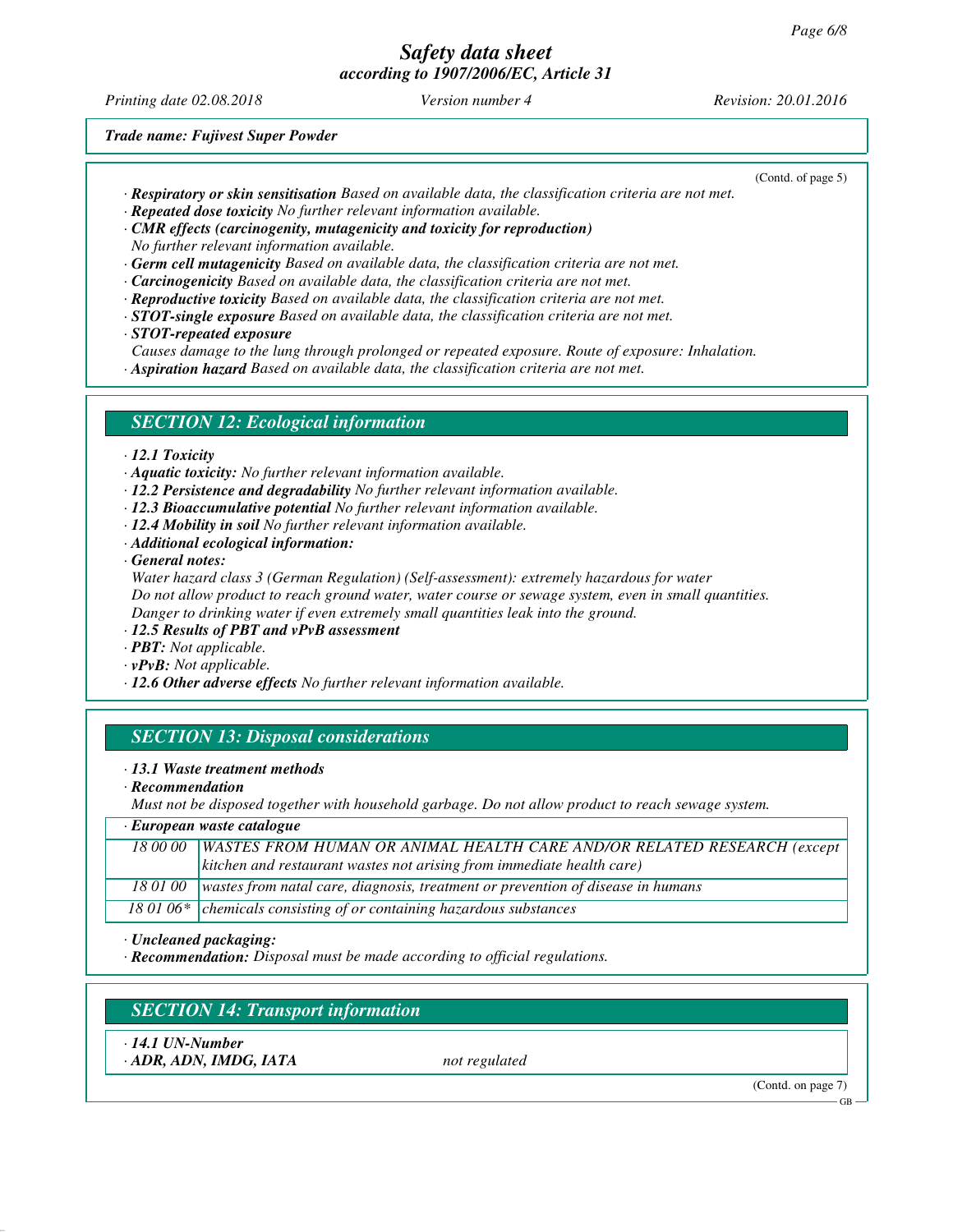*Printing date 02.08.2018 Version number 4 Revision: 20.01.2016*

*Trade name: Fujivest Super Powder*

|                                                                                           |                 | (Contd. of page $6$ ) |
|-------------------------------------------------------------------------------------------|-----------------|-----------------------|
| $\cdot$ 14.2 UN proper shipping name<br>· ADR, ADN, IMDG, IATA                            | not regulated   |                       |
| $\cdot$ 14.3 Transport hazard class(es)                                                   |                 |                       |
| · ADR, ADN, IMDG, IATA<br>· Class                                                         | not regulated   |                       |
| · 14.4 Packing group<br>ADR, IMDG, IATA                                                   | not regulated   |                       |
| · 14.5 Environmental hazards:<br>$\cdot$ Marine pollutant:                                | No              |                       |
| $\cdot$ 14.6 Special precautions for user                                                 | Not applicable. |                       |
| $\cdot$ 14.7 Transport in bulk according to Annex II of<br><b>Marpol and the IBC Code</b> | Not applicable. |                       |
| · UN "Model Regulation":                                                                  | not regulated   |                       |

# *SECTION 15: Regulatory information*

*· 15.1 Safety, health and environmental regulations/legislation specific for the substance or mixture*

*· Directive 2012/18/EU*

*· Named dangerous substances - ANNEX I None of the ingredients is listed.*

*· REGULATION (EC) No 1907/2006 ANNEX XVII Conditions of restriction: 65*

*· 15.2 Chemical safety assessment: A Chemical Safety Assessment has not been carried out.*

## *SECTION 16: Other information*

#### *· Relevant phrases*

*H372 Causes damage to the lung through prolonged or repeated exposure. Route of exposure: Inhalation. · Classification according to Regulation (EC) No 1272/2008 Calculation method*

#### *· Department issuing SDS: Regulatory affairs*

*· Contact: msds@gc.dental*

#### *· Abbreviations and acronyms:*

*ADR: Accord européen sur le transport des marchandises dangereuses par Route (European Agreement concerning the International Carriage of Dangerous Goods by Road)*

*IMDG: International Maritime Code for Dangerous Goods*

*IATA: International Air Transport Association*

*GHS: Globally Harmonised System of Classification and Labelling of Chemicals*

*EINECS: European Inventory of Existing Commercial Chemical Substances*

*ELINCS: European List of Notified Chemical Substances*

*CAS: Chemical Abstracts Service (division of the American Chemical Society)*

*LC50: Lethal concentration, 50 percent LD50: Lethal dose, 50 percent*

*PBT: Persistent, Bioaccumulative and Toxic*

*vPvB: very Persistent and very Bioaccumulative*

*STOT RE 1: Specific target organ toxicity (repeated exposure) – Category 1*

*· Sources*

*• ECHA (http://echa.europa.eu/)*

*• EnviChem (www.echemportal.org)*

(Contd. on page 8)

GB